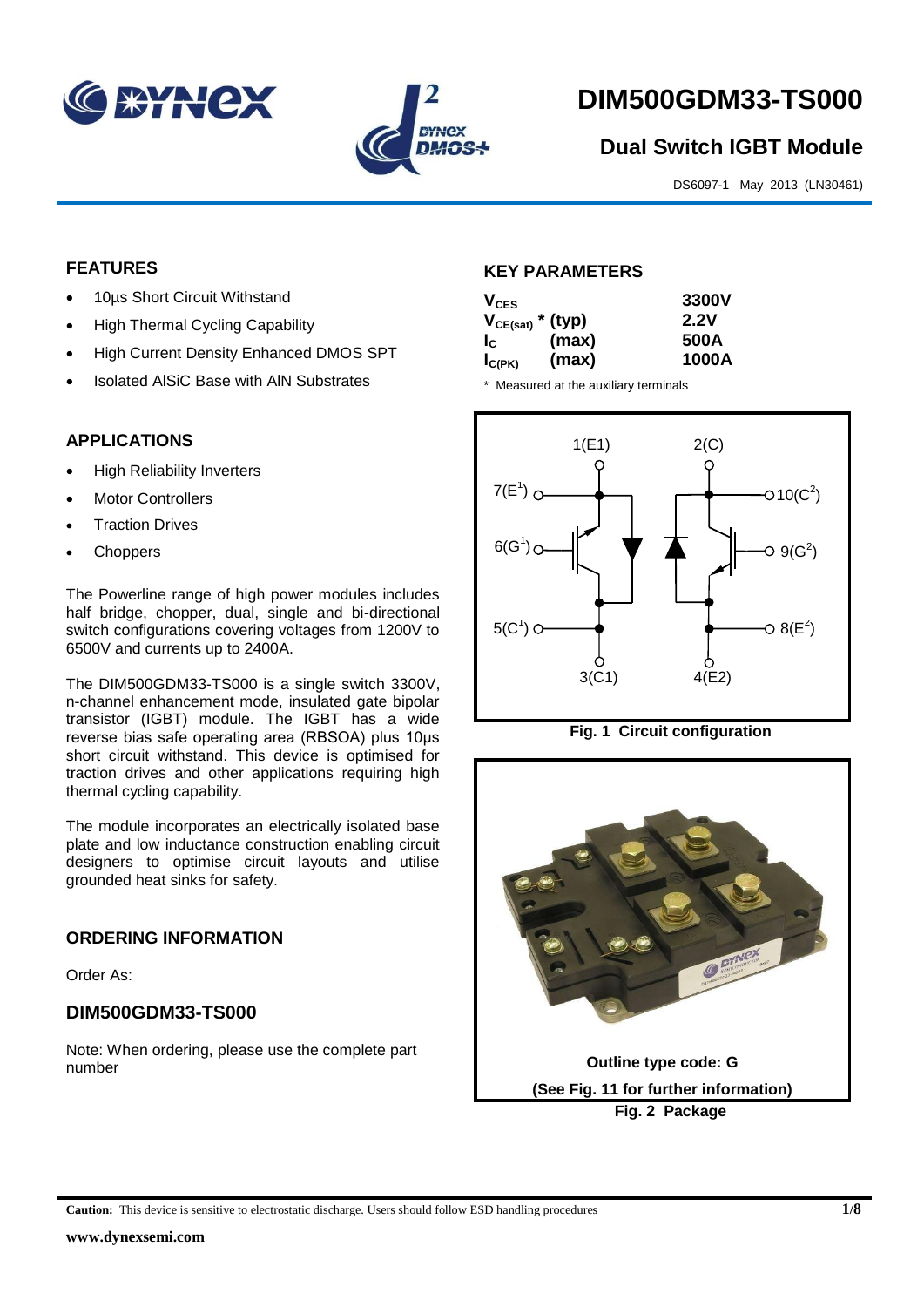# **ABSOLUTE MAXIMUM RATINGS**

Stresses above those listed under 'Absolute Maximum Ratings' may cause permanent damage to the device. In extreme conditions, as with all semiconductors, this may include potentially hazardous rupture of the package. Appropriate safety precautions should always be followed. Exposure to Absolute Maximum Ratings may affect device reliability.

### **Tcase = 25°C unless stated otherwise**

| Symbol            | <b>Parameter</b>                  | <b>Test Conditions</b>                                   | Max. | <b>Units</b> |
|-------------------|-----------------------------------|----------------------------------------------------------|------|--------------|
| $V_{CES}$         | Collector-emitter voltage         | $V_{GF} = 0V$                                            | 3300 | V            |
| $V_{GES}$         | Gate-emitter voltage              |                                                          | ±20  | V            |
| $I_{\rm C}$       | Continuous collector current      | $T_{\text{case}} = 110^{\circ}C$                         | 500  | A            |
| $I_{C(PK)}$       | Peak collector current            | 1ms, $T_{\text{case}} = 140^{\circ}$ C                   | 1000 | A            |
| $P_{\text{max}}$  | Max. transistor power dissipation | $T_{\text{case}} = 25^{\circ}C$ , $T_i = 150^{\circ}C$   | 5.2  | kW           |
| $I^2t$            | Diode $I^2t$ value                | $V_R = 0$ , $t_p = 10$ ms, $T_i = 125$ °C                | 80   | $kA^2s$      |
| V <sub>isol</sub> | Isolation voltage - per module    | Commoned terminals to base plate.<br>AC RMS, 1 min, 50Hz | 6000 | V            |
| $Q_{PD}$          | Partial discharge - per module    | IEC1287, $V_1 = 3500V$ , $V_2 = 2600V$ , 50Hz RMS        | 10   | рC           |

# **THERMAL AND MECHANICAL RATINGS**

| Internal insulation material:     | AIN              |
|-----------------------------------|------------------|
| Baseplate material:               | AISiC            |
| Creepage distance:                | 33mm             |
| Clearance:                        | 20 <sub>mm</sub> |
| CTI (Comparative Tracking Index): | >600             |

| Symbol                                            | <b>Parameter</b>                                      | <b>Test Conditions</b>                        | Min | Typ. | Max | <b>Units</b>    |
|---------------------------------------------------|-------------------------------------------------------|-----------------------------------------------|-----|------|-----|-----------------|
| $R_{th(j-c)}$                                     | Thermal resistance -<br>transistor (per switch)       | Continuous dissipation -<br>junction to case  |     |      | 24  | °C/kW           |
| $R_{th(j-c)}$                                     | Thermal resistance -<br>diode (per switch)            | Continuous dissipation -<br>junction to case  |     |      | 48  | °C/kW           |
| $R_{th(c-h)}$                                     | Thermal resistance -<br>case to heatsink (per module) | Mounting torque 5Nm<br>(with mounting grease) |     |      | 8   | °C/kW           |
| $\mathsf{T}_{\mathsf{i}}$<br>Junction temperature |                                                       | Transistor                                    |     | ٠    | 150 | $\rm ^{\circ}C$ |
|                                                   |                                                       | Diode                                         |     |      | 150 | $\rm ^{\circ}C$ |
| ${\mathsf T}_{\text{stg}}$                        | Storage temperature range                             | $\blacksquare$                                | -40 | ٠    | 125 | $^{\circ}C$     |
|                                                   |                                                       | Mounting - M6                                 |     |      | 5   | <b>Nm</b>       |
|                                                   | Screw torque                                          | Electrical connections - M4                   |     | ۰    | 2   | Nm              |
|                                                   |                                                       | Electrical connections - M8                   |     |      | 10  | Nm              |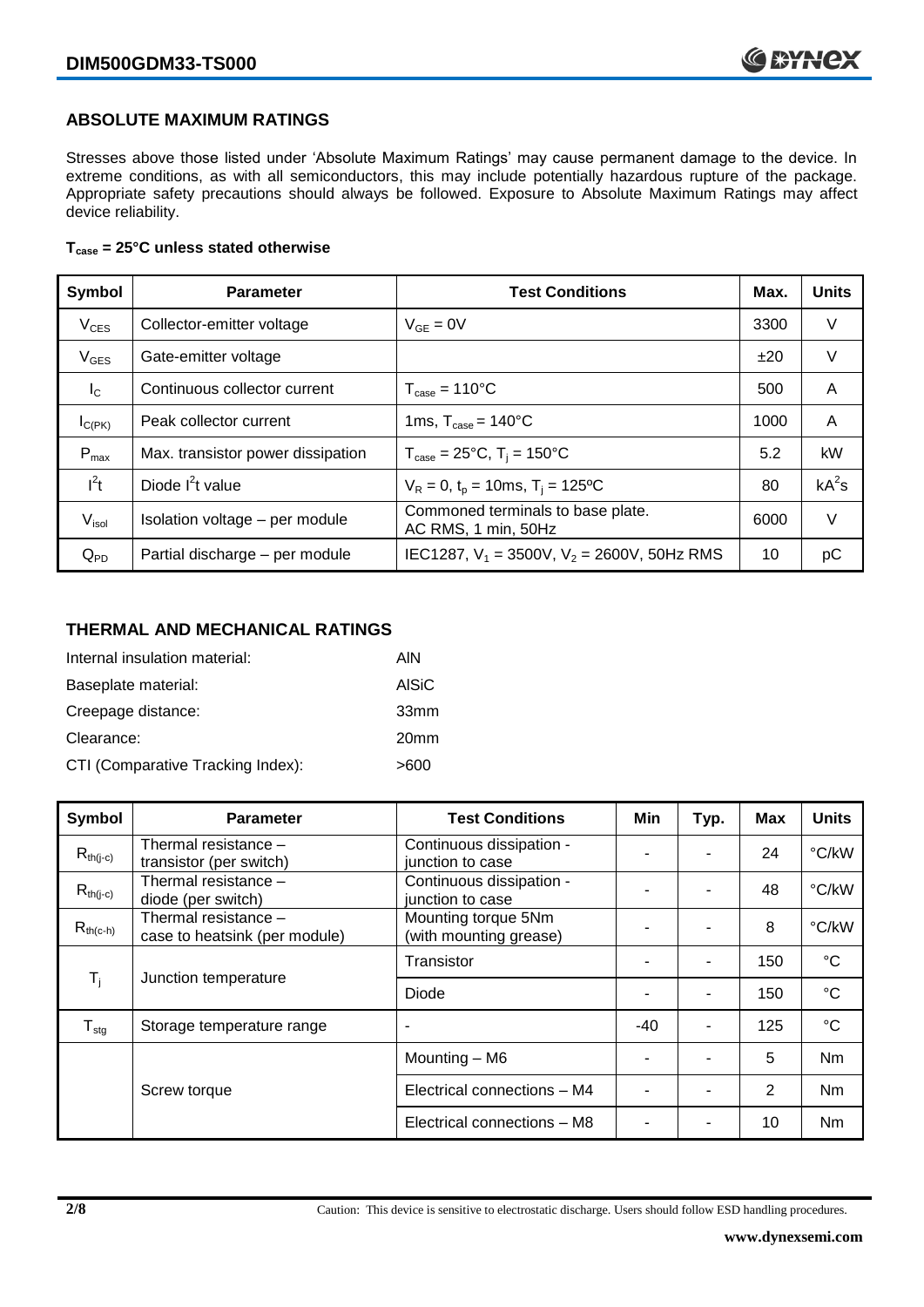# **ELECTRICAL CHARACTERISTICS**

# **Tcase = 25°C unless stated otherwise.**

| <b>Symbol</b>              | <b>Parameter</b>                        | <b>Test Conditions</b>                                                                                                                                            | Min | <b>Typ</b>     | Max | <b>Units</b> |
|----------------------------|-----------------------------------------|-------------------------------------------------------------------------------------------------------------------------------------------------------------------|-----|----------------|-----|--------------|
|                            |                                         | $V_{GF} = 0V$ , $V_{CF} = V_{CFS}$                                                                                                                                |     |                | 2   | mA           |
| $I_{\text{CES}}$           | Collector cut-off current               | $V_{GE} = 0V$ , $V_{CE} = V_{CES}$ , $T_{case} = 125$ °C                                                                                                          |     |                | 30  | mA           |
|                            |                                         | $V_{GF} = 0V$ , $V_{CF} = V_{CES}$ , $T_{case} = 150^{\circ}C$                                                                                                    |     |                | 50  | mA           |
| $I_{\text{GES}}$           | Gate leakage current                    | $V_{GE} = \pm 20V$ , $V_{CE} = 0V$                                                                                                                                |     |                | 1   | μA           |
| $V_{GE(TH)}$               | Gate threshold voltage                  | $I_{C} = 120 \text{mA}, V_{GE} = V_{CE}$                                                                                                                          |     | 5.7            |     | $\vee$       |
|                            |                                         | $V_{GE}$ = 15V, $I_C$ = 500A                                                                                                                                      |     | 2.2            |     | $\vee$       |
| $V_{CE(sat)}$ <sup>†</sup> | Collector-emitter<br>saturation voltage | $V_{GE}$ = 15V, $I_C$ = 500A, T <sub>i</sub> = 125°C                                                                                                              |     | 2.8            |     | V            |
|                            |                                         | $V_{GE}$ = 15V, $I_C$ = 500A, $T_i$ = 150°C                                                                                                                       |     | 3.0            |     | $\vee$       |
| $I_F$                      | Diode forward current                   | DC                                                                                                                                                                |     | 500            |     | A            |
| $I_{FM}$                   | Diode maximum forward current           | $t_p = 1$ ms                                                                                                                                                      |     | 1000           |     | A            |
|                            |                                         | $I_F = 500A$                                                                                                                                                      |     | 2.4            |     | $\vee$       |
| $V_F$ <sup>†</sup>         | Diode forward voltage                   | $I_F = 500A$ , T <sub>i</sub> = 125°C                                                                                                                             |     | 2.5            |     | $\vee$       |
|                            |                                         | $I_F = 500A$ , $T_i = 150^{\circ}C$                                                                                                                               |     | 2.4            |     | $\vee$       |
| $C_{\text{ies}}$           | Input capacitance                       | $V_{CE} = 25V$ , $V_{GE} = 0V$ , $f = 1MHz$                                                                                                                       |     | 90             |     | nF           |
| $Q_{q}$                    | Gate charge                             | ±15V                                                                                                                                                              |     | 10             |     | $\mu$ C      |
| $C_{res}$                  | Reverse transfer capacitance            | $V_{CE} = 25V$ , $V_{GE} = 0V$ , f = 1MHz                                                                                                                         |     | $\overline{2}$ |     | nF           |
| $L_M$                      | Module inductance                       |                                                                                                                                                                   |     | 25             |     | nH           |
| $R_{INT}$                  | Internal transistor resistance          |                                                                                                                                                                   |     | 260            |     | $\mu\Omega$  |
| SC <sub>Data</sub>         | Short circuit current, Isc              | $T_i = 150^{\circ}C$ , $V_{CC} = 2500V$<br>$t_p \le 10 \mu s$ , $V_{GE} \le 15V$<br>$V_{CE \text{ (max)}} = V_{CES} - L^{\dagger} x \text{ dI/dt}$<br>IEC 60747-9 |     | 1850           |     | A            |

#### **Note:**

† Measured at the power busbars, not the auxiliary terminals

 $*$  L is the circuit inductance + L<sub>M</sub>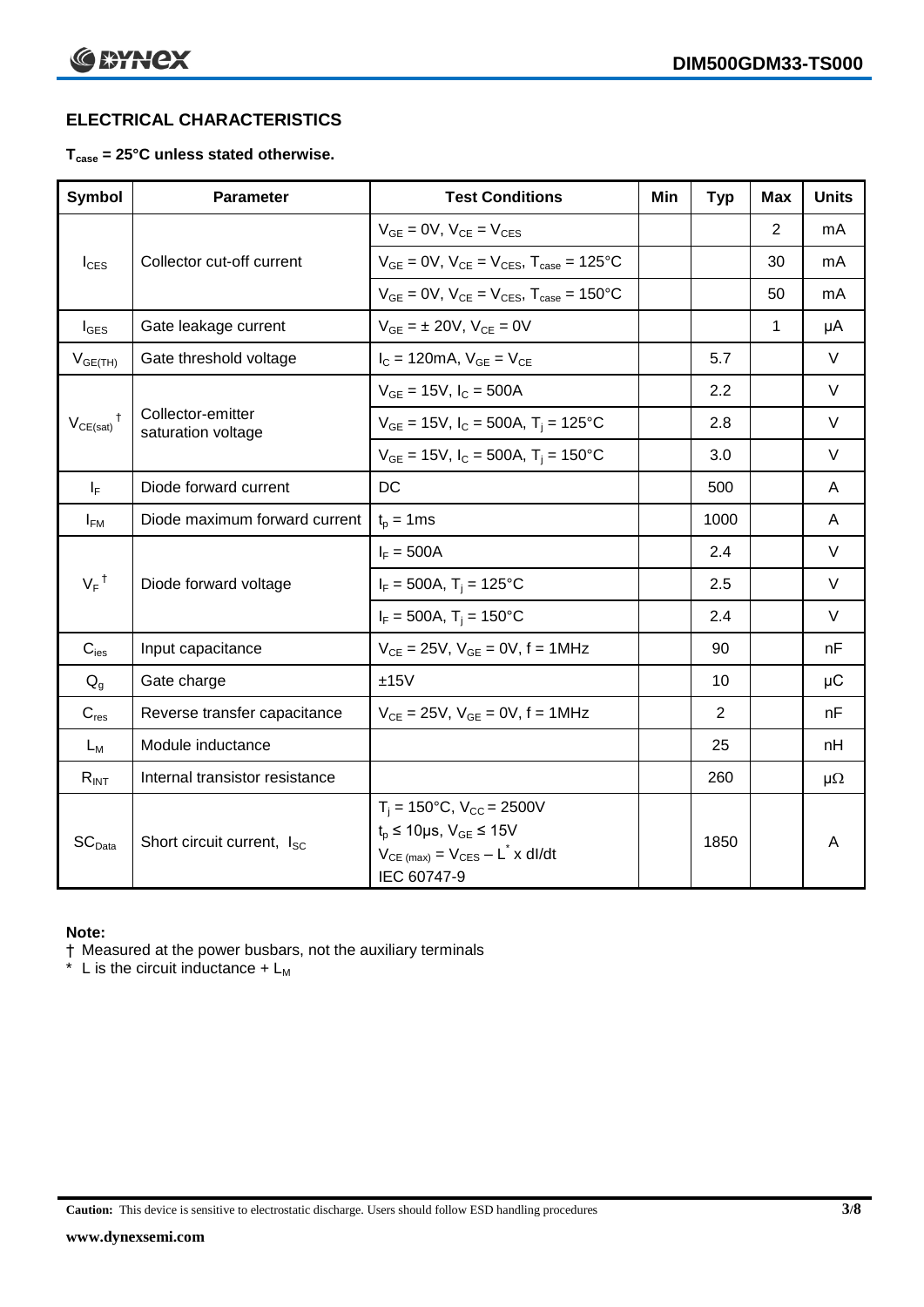# **ELECTRICAL CHARACTERISTICS**

**Tcase = 25°C unless stated otherwise**

| Symbol              | <b>Parameter</b>               | <b>Test Conditions</b>                              | Min | Typ. | Max | <b>Units</b> |
|---------------------|--------------------------------|-----------------------------------------------------|-----|------|-----|--------------|
| $t_{d(\text{off})}$ | Turn-off delay time            | $I_{C} = 500A$                                      |     | 2700 |     | ns           |
| t                   | Fall time                      | $V_{GE} = \pm 15V$                                  |     | 520  |     | ns           |
| $E_{OFF}$           | Turn-off energy loss           | $V_{CF} = 1800V$                                    |     | 1000 |     | mJ           |
| $t_{d(on)}$         | Turn-on delay time             | $R_{G(ON)} = 4.7\Omega$<br>$R_{G(OFF)} = 4.7\Omega$ |     | 1000 |     | ns           |
| t,                  | Rise time                      | $C_{qe} = 100nF$                                    |     | 400  |     | ns           |
| $E_{ON}$            | Turn-on energy loss            | $L_s \sim 100hH$                                    |     | 650  |     | mJ           |
| $Q_{rr}$            | Diode reverse recovery charge  | $I_F = 500A$                                        |     | 285  |     | $\mu$ C      |
| $I_{rr}$            | Diode reverse recovery current | $V_{CF} = 1800V$                                    |     | 310  |     | A            |
| $E_{rec}$           | Diode reverse recovery energy  | $dl_F/dt = 1400A/\mu s$                             |     | 350  |     | mJ           |

# **Tcase = 125°C unless stated otherwise**

| Symbol              | <b>Parameter</b>               | <b>Test Conditions</b>                              | Min | Typ. | Max | <b>Units</b> |
|---------------------|--------------------------------|-----------------------------------------------------|-----|------|-----|--------------|
| $t_{d(\text{off})}$ | Turn-off delay time            | $I_{C} = 500A$                                      |     | 2750 |     | ns           |
| t                   | Fall time                      | $V_{GF} = \pm 15V$                                  |     | 570  |     | ns           |
| $E_{OFF}$           | Turn-off energy loss           | $V_{CF} = 1800V$                                    |     | 1100 |     | mJ           |
| $t_{d(on)}$         | Turn-on delay time             | $R_{G(ON)} = 4.7\Omega$<br>$R_{G(OFF)} = 4.7\Omega$ |     | 1020 |     | ns           |
| Ţ,                  | Rise time                      | $C_{qe} = 100nF$                                    |     | 420  |     | ns           |
| $E_{ON}$            | Turn-on energy loss            | $L_s \sim 100nH$                                    |     | 850  |     | mJ           |
| $Q_{rr}$            | Diode reverse recovery charge  | $I_F = 500A$                                        |     | 470  |     | μC           |
| $I_{rr}$            | Diode reverse recovery current | $V_{CF} = 1800V$                                    |     | 390  |     | A            |
| $E_{rec}$           | Diode reverse recovery energy  | $dl_F/dt = 1400A/\mu s$                             |     | 600  |     | mJ           |

### **Tcase = 125°C unless stated otherwise**

| Symbol              | <b>Parameter</b>               | <b>Test Conditions</b>                              | Min | Typ. | <b>Max</b> | <b>Units</b> |
|---------------------|--------------------------------|-----------------------------------------------------|-----|------|------------|--------------|
| $t_{d(\text{off})}$ | Turn-off delay time            | $I_{C} = 500A$                                      |     | 2800 |            | ns           |
| t,                  | Fall time                      | $V_{GE} = \pm 15V$                                  |     | 550  |            | ns           |
| $E_{OFF}$           | Turn-off energy loss           | $V_{CF} = 1800V$                                    |     | 1150 |            | mJ           |
| $t_{d(on)}$         | Turn-on delay time             | $R_{G(ON)} = 4.7\Omega$<br>$R_{G(OFF)} = 4.7\Omega$ |     | 1030 |            | ns           |
| t,                  | Rise time                      | $C_{qe} = 100nF$                                    |     | 430  |            | ns           |
| $E_{ON}$            | Turn-on energy loss            | $L_s \sim 100nH$                                    |     | 950  |            | mJ           |
| $Q_{rr}$            | Diode reverse recovery charge  | $I_F = 500A$                                        |     | 535  |            | μC           |
| $I_{rr}$            | Diode reverse recovery current | $V_{CF} = 1800V$                                    |     | 400  |            | A            |
| $E_{rec}$           | Diode reverse recovery energy  | $dl_F/dt = 1400A/\mu s$                             |     | 650  |            | mJ           |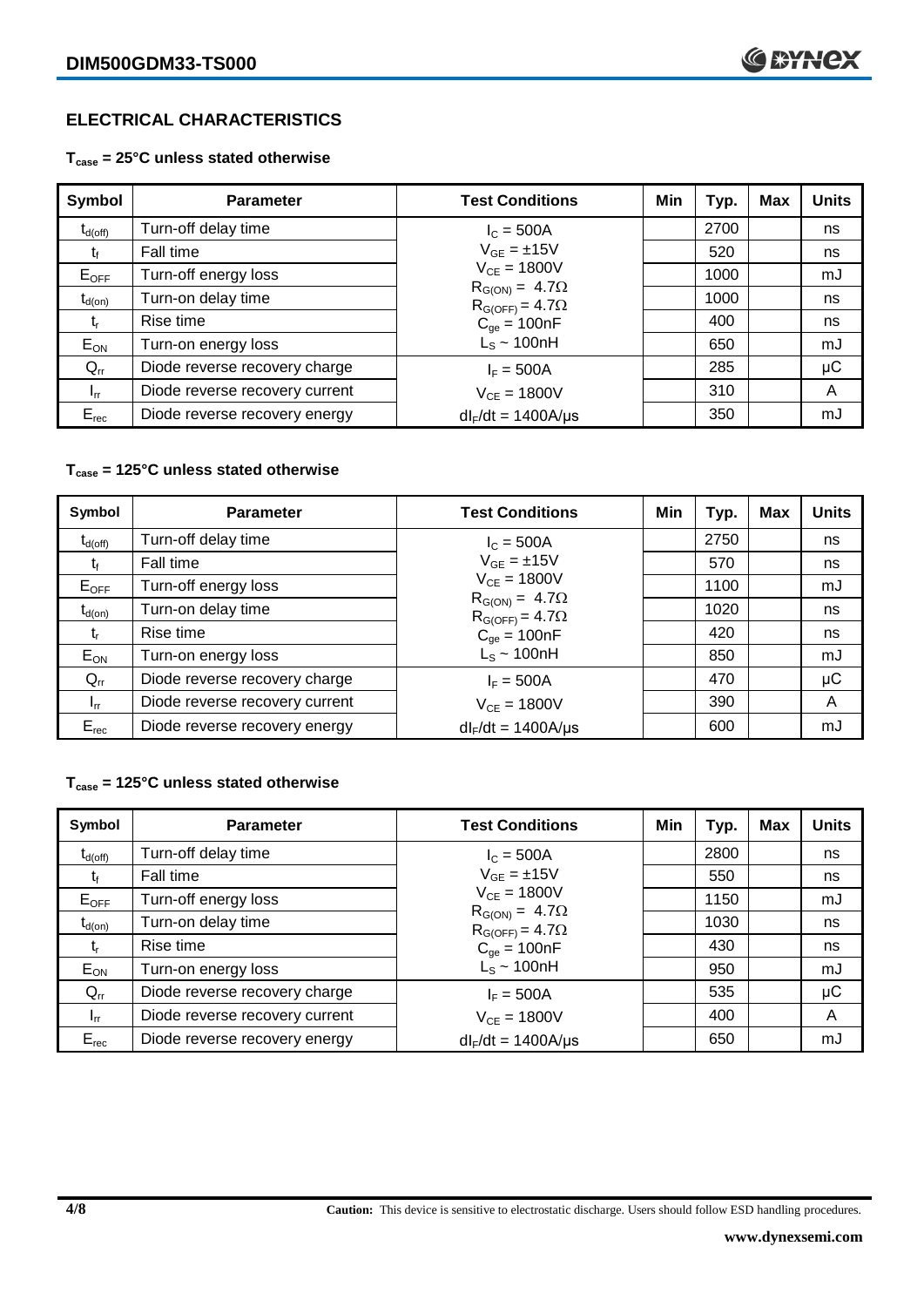



**Caution:** This device is sensitive to electrostatic discharge. Users should follow ESD handling procedures **5/8**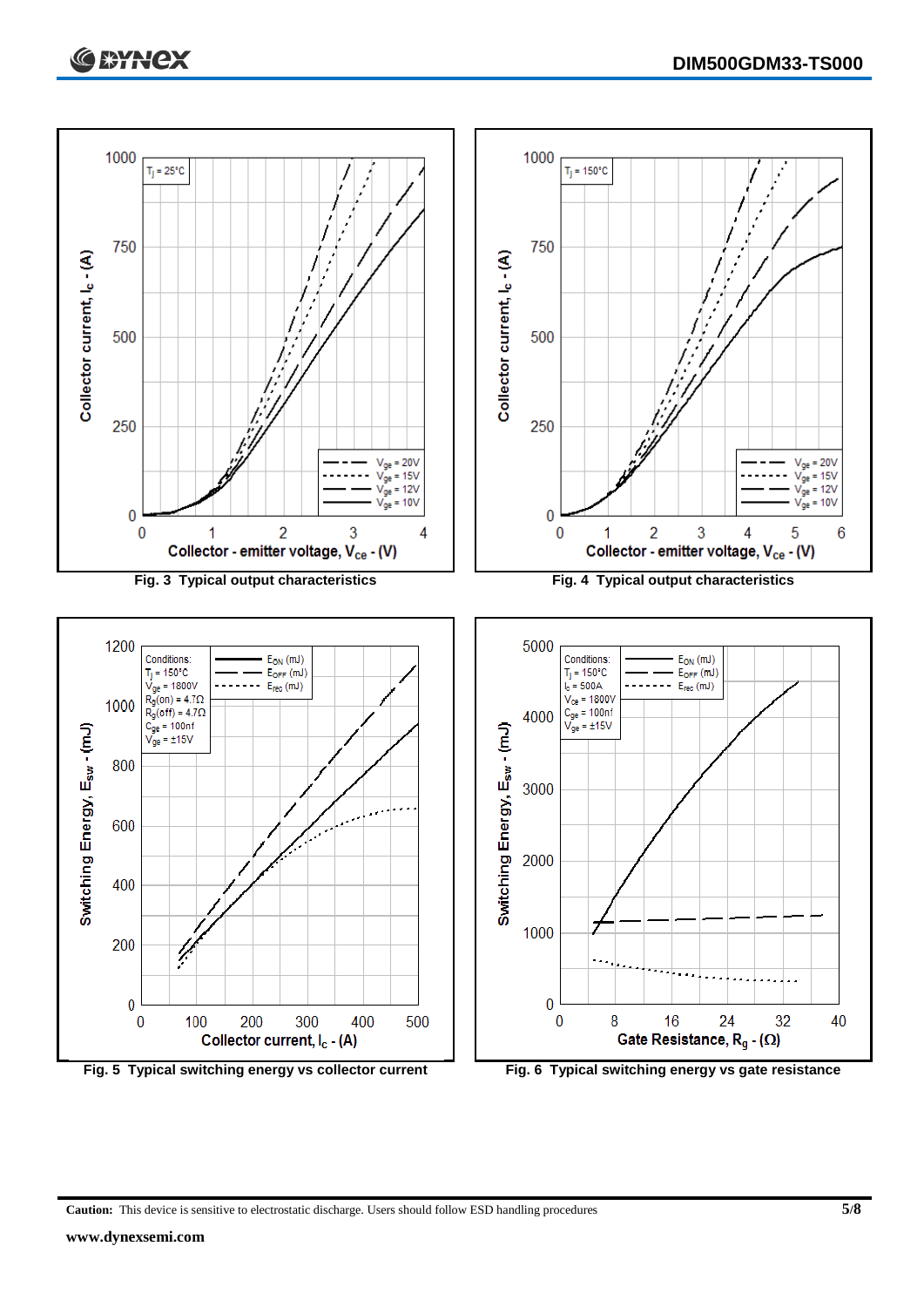

**Fig. 9 Diode reverse bias safe operating area Fig. 10 Transient thermal impedance**

**6/8 Caution:** This device is sensitive to electrostatic discharge. Users should follow ESD handling procedures.

**C SYNCX**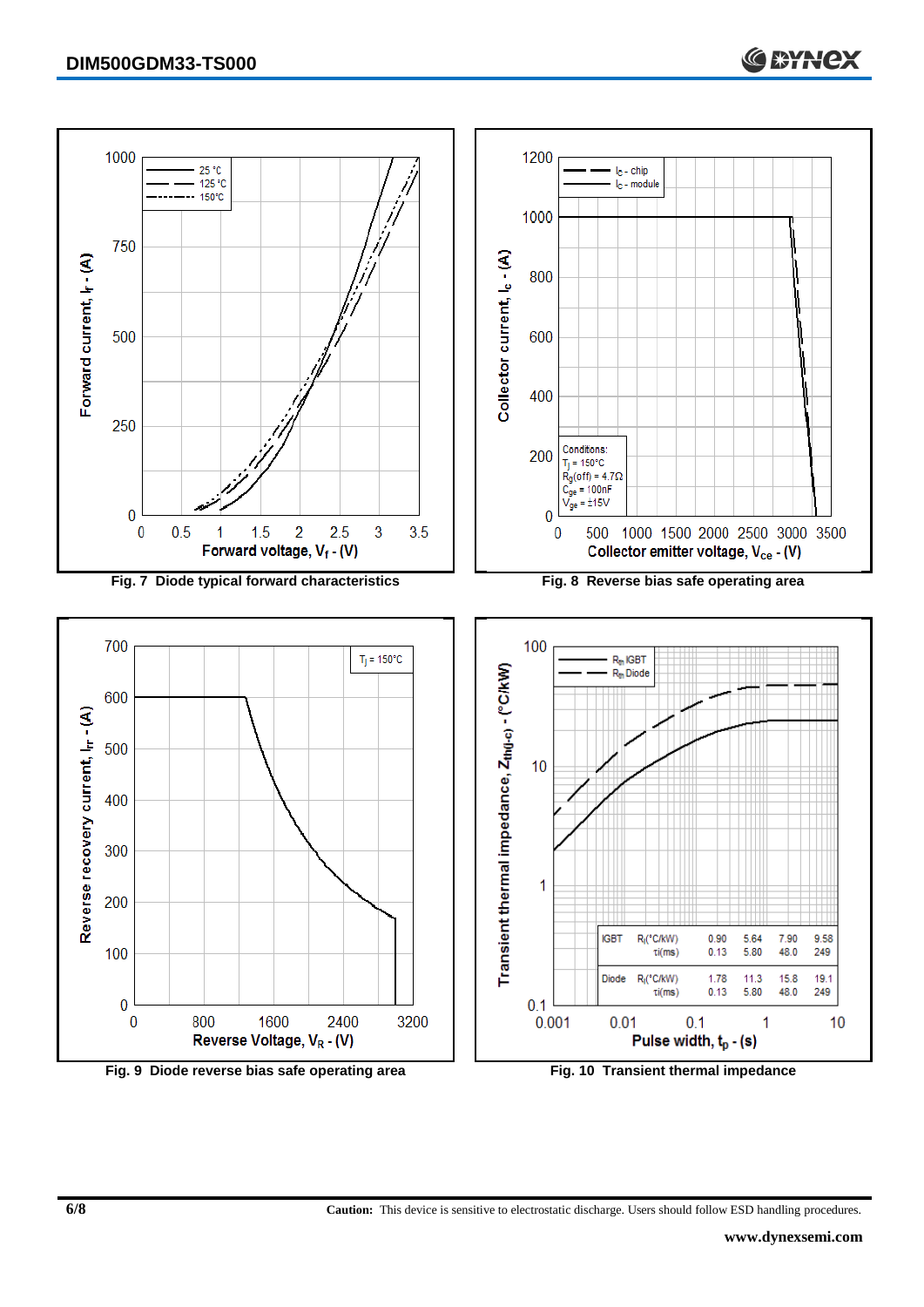

## **PACKAGE DETAILS**

For further package information, please visit our website or contact Customer Services. All dimensions in mm, unless stated otherwise. **DO NOT SCALE.**



**Caution:** This device is sensitive to electrostatic discharge. Users should follow ESD handling procedures **7/8**